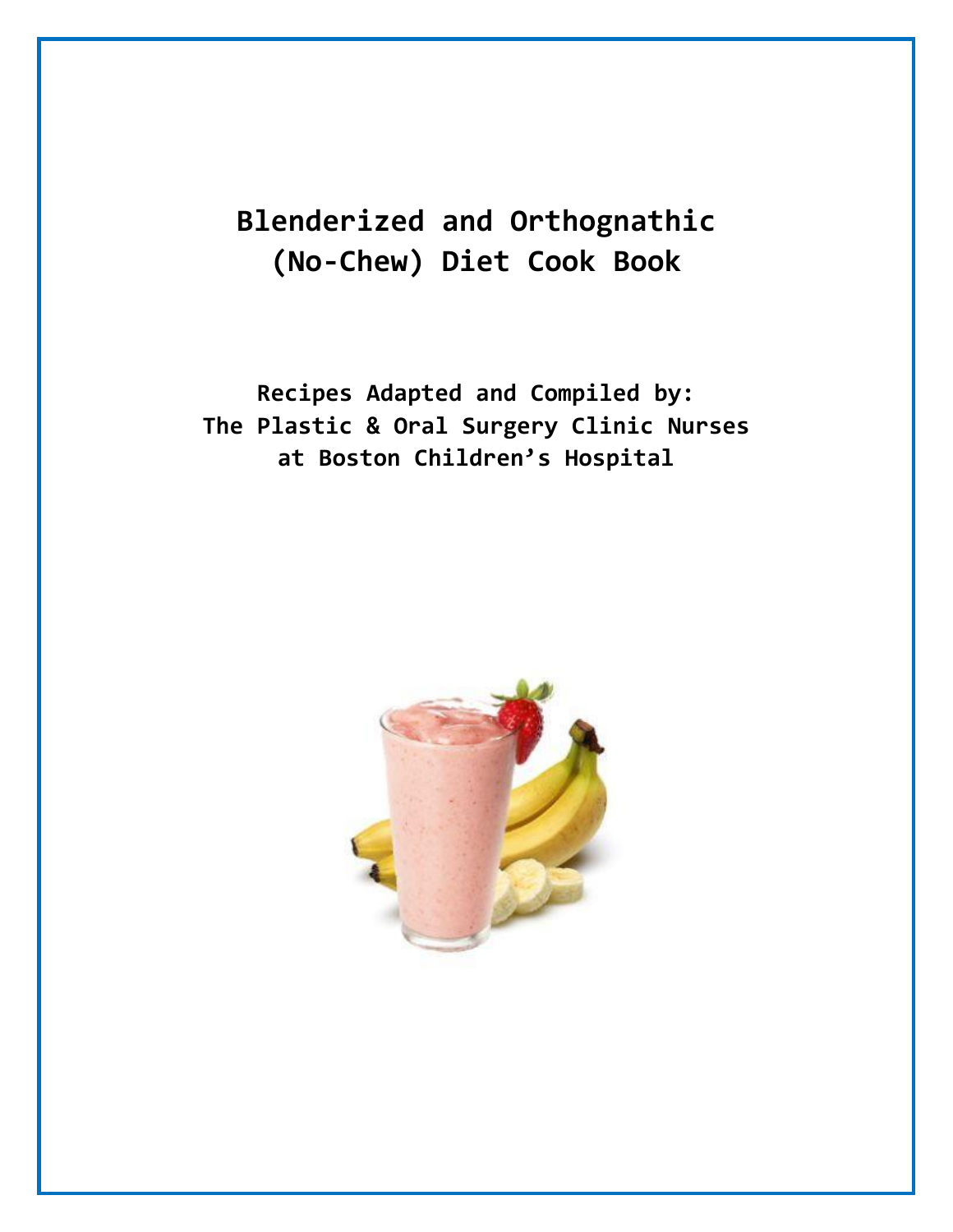# **TABLE OF CONTENTS**

Introduction ...3

### **CHAPTER 1: BLENDERIZED DIET**

Smoothies ...4 Broccoli Cheddar Soup ...5 Loaded Baked Potato Soup ...5 Roasted Cauliflower Soup ...6 Curried Squash Soup ...6

## **CHAPTER 2: NO-CHEW/ORTHAGNATHIC DIET BREAKFAST**

Egg Scrambles ...7 Oatmeal, Cream of Wheat, Cottage Cheese or Yogurt Mix-ins ...7 Crustless Quiche ...8 Banana Oatmeal Protein Pancakes ...8

### **LUNCH & DINNER**

Buffalo Chicken Dip ...9 Homemade Hummus ...9 Mexican Fiesta ...10 Easy Polenta Lasagna ...10 Sloppy Joe's ...11 Pastina with Egg & Cheese ...11 Southern Chicken-Cornbread Casserole ...12 Potato Mashes ...12

### **DESSERT**

Crustless Pumpkin Pie ...13 Chocolate Lava Cake ...13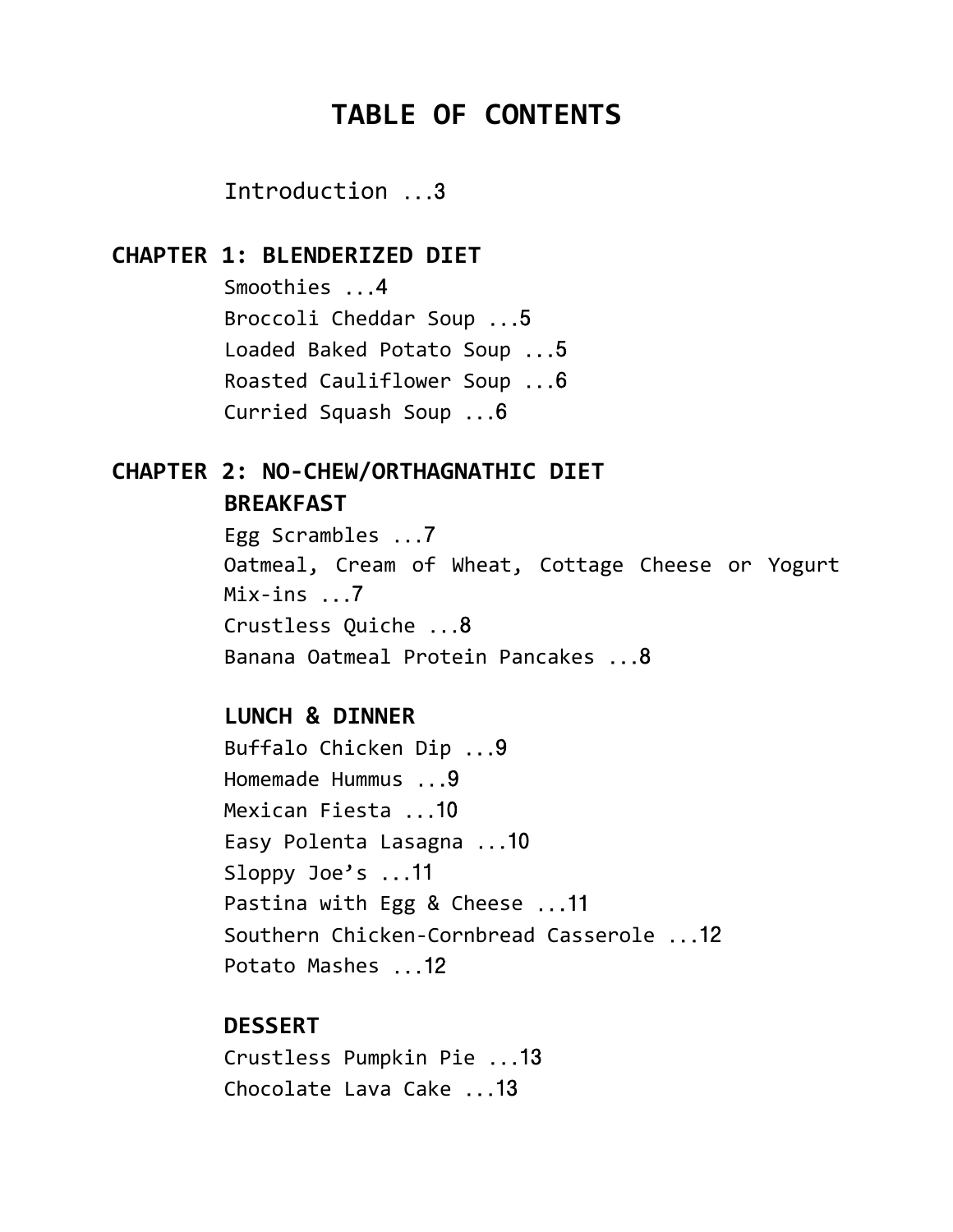# **Blenderized and Orthognathic ("No-Chew") Diet Cook-Book**

**Recipes Adapted and Compiled by: The Plastic & Oral Surgery Clinic Nurses At Boston Children's Hospital**

After orthognathic surgery such as a Le Fort osteotomy, oro-nasal fistula/alveolar cleft surgery, SARPE and other upper, lower and midfacial procedures, your doctor will likely recommend a modification of your diet during your recovery period. This allows for proper alignment and healing of the boney structures involved.

Typically a **Clear Liquid Diet** is recommended for three days after surgery. Clear liquids include water, clear juices, Jell-O, Italian ice, popsicles (off the stick), clear broth, ginger ale, lemonade and clear decaf tea.

During your stay in the hospital, you will likely meet with a nutritionist who will talk to you about starting a blenderized diet. There are **smoothies** and **soups** in this book that would qualify as blenderized but really anything that you can put in a blender is fair game. Once you have seen your surgeon postoperatively you may later then be cleared to begin an "Orthognathic Diet" or a "No-Chew Diet". This will include any foods that you can safely eat **without chewing**. It can be helpful to practice eating very soft foods without chewing prior to your surgery. Children who are not able to consistently follow these guidelines may need to continue with purely blenderized foods throughout their recovery. At all stages of your recovery, you will need to use a cup, spoon, or large syringe to eat as straws are not recommended for the full six weeks. For more information see the Orthognathic Diet teaching sheet given to you by your healthcare team and call with any questions.

### **FOODS TO AVOID DURING RECOVERY:**

Foods with small seeds (examples: strawberries, chia seeds) until at least one week postsurgery.

Avoid any foods with a crunchy texture or any foods that require chewing/movement of the jaw.

*\*If you have any recipes you would like to share with us to be included in a future edition, please email: [Caitlin.King@childrens.harvard.edu](mailto:Caitlin.King@childrens.harvard.edu)*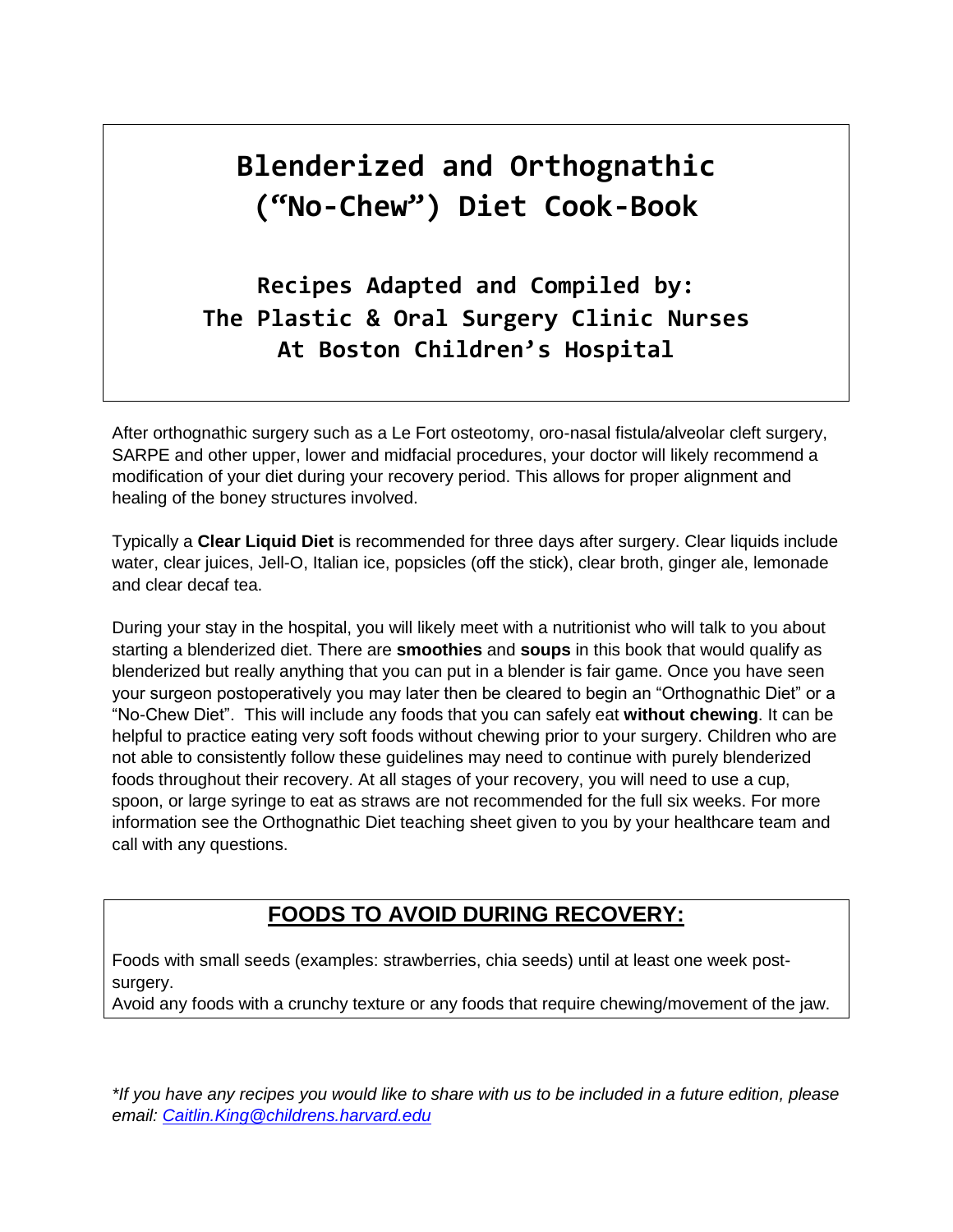# **BLENDERIZED DIET**

A blenderized diet will be recommended by your surgeon from Day 3 postoperatively until your first follow-up appointment. The following are some suggestions for smoothies, milkshakes, and soups, but any foods can be put into a blender and pureed. Use gravy, milk, broth or other liquids to loosen foods as necessary. Your surgeon will let you know when it is safe for you to move on for a purely blenderized diet.

## **Smoothie Formula**

### **Ingredients:**

- 1.5 cups Greens: spinach, kale
- 1 cup Fresh or frozen fruit: apples, peaches, cherries, strawberries (after one week post-surgery due to seeds), blueberries, avocado, bananas (frozen bananas create creamy texture) Extra fiber (optional): dates, prunes, chia seeds (if one week postsurgery) Protein and extra calories (optional): Greek yogurt made with whole milk, protein powder, nut butters, and chia seeds (after one week postsurgery) Sweeteners (optional): bananas, agave, maple syrup



## **Milk Shake Formula**

### **Ingredients:**

| 3 scoops          | Softened ice cream or frozen yogurt         |
|-------------------|---------------------------------------------|
| $\frac{1}{4}$ cup | Milk                                        |
|                   | Chocolate syrup, peanut butter and/or fruit |

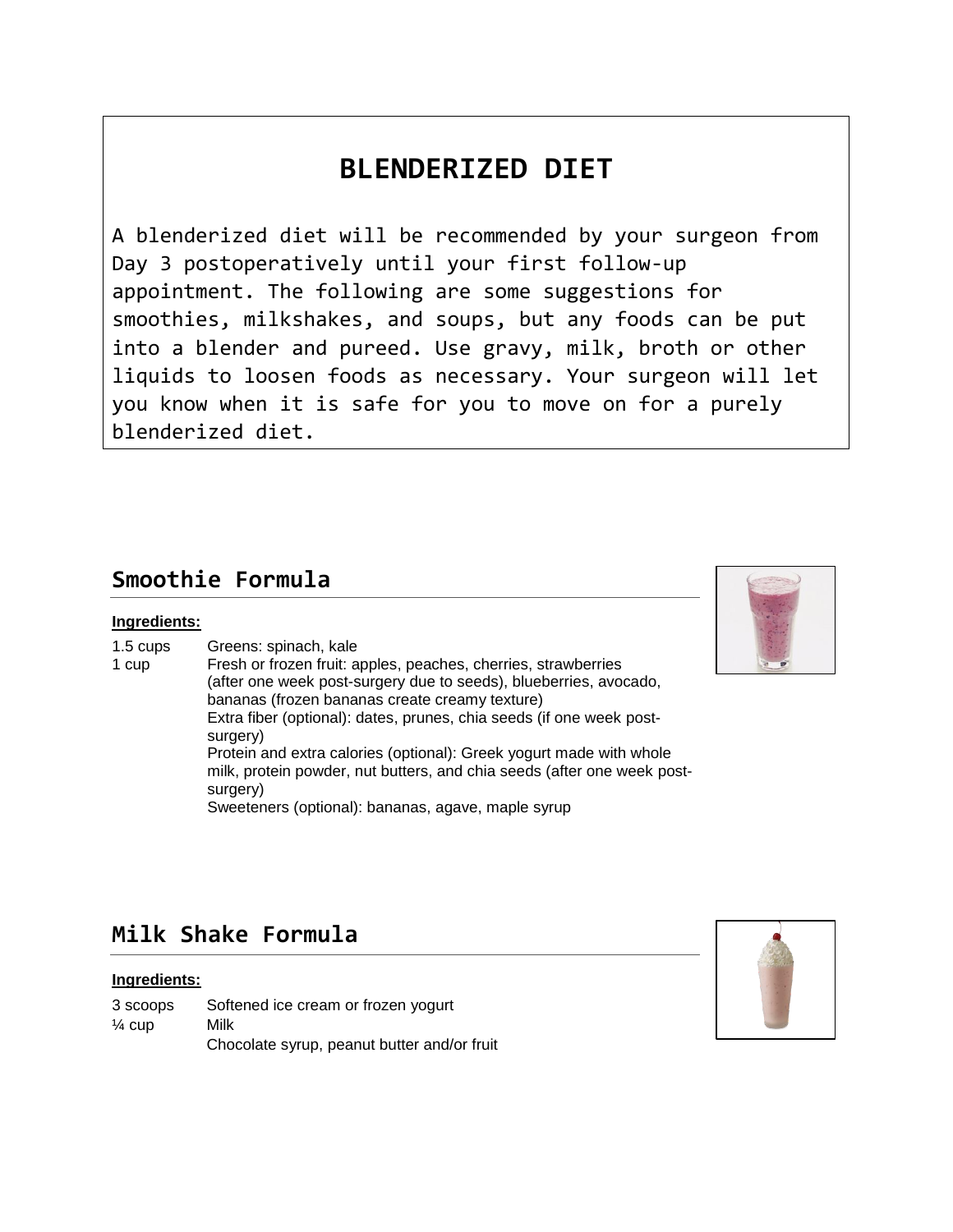## **Broccoli Cheddar Soup** (4+ servings)

### **Ingredients:**

| 1 tbsp            | Melted butter                |
|-------------------|------------------------------|
| $\frac{1}{2}$     | Medium chopped onion         |
| $\frac{1}{4}$ cup | Flour                        |
| 2 cups            | Half-and-half cream          |
| 2 cups            | Chicken stock                |
| $\frac{1}{2}$ lb  | Fresh broccoli (about 1 cup) |
| 1 cup             | Carrot                       |
| $\frac{1}{4}$ tsp | Grated nutmeg                |
| 8 <sub>oz</sub>   | Grated sharp cheddar cheese  |
|                   | Salt and pepper to taste     |

### **Directions:**

Sauté the onion in 1 tbsp melted butter and set aside. In a large pot, whisk together the melted butter and flour over medium heat for about 3-4 minutes. Slowly whisk in the half-and-half and chicken stock. Let it summer for about 20 minutes. Add the broccoli, carrots, and onions. Let them simmer on medium low for about 25 minutes until the broccoli and carrots are tender. Puree in blender until smooth. Add nutmeg, salt and pepper, and sharp cheddar cheese.

# **Loaded Baked Potato Soup**

### **Ingredients:**

| 4                 | Large baking potatoes (Idaho or russet) |
|-------------------|-----------------------------------------|
| 12 slices         | Thick-cut Applewood smoked bacon        |
| $\frac{1}{2}$ cup | All-purpose flour                       |
| 6 cups            | 2% low-fat milk, heated                 |
| 5 oz              | Sharp cheddar cheese, grated            |
| 4 oz              | Sour cream                              |
|                   | Salt and pepper to taste                |

#### **Directions:**

Preheat oven to 350 degrees. Place the potatoes on a roasting tray and bake for 45 minutes. When done, the tip of a paring knife should go through the potatoes easily. Slice the bacon into thin strips and cook in a large, heavy bottomed pot over medium heat until crisp. Remove the bacon from the pot with a slotted spoon and set aside, leaving the drippings in the pot. Add the flour to the drippings in the pot and stir to combine. Cook, without adding color, until the flour and fat have combined, about 1 minute. Pour in the milk while you whisk to incorporate. Cook over medium heat until bubbly and thickened, stirring frequently, about 15 minutes. Scoop out the potato pulp from the skins and add to the milk mixture. Carefully blenderize until smooth. Add 1 cup of the cheese, and season well with salt and pepper. Stir until cheese has melted and remove from heat. Ladle the soup into bowls, drizzle with sour cream and/or cheese. *\*Bacon should not be re-added as a topping due to crunchy texture.*



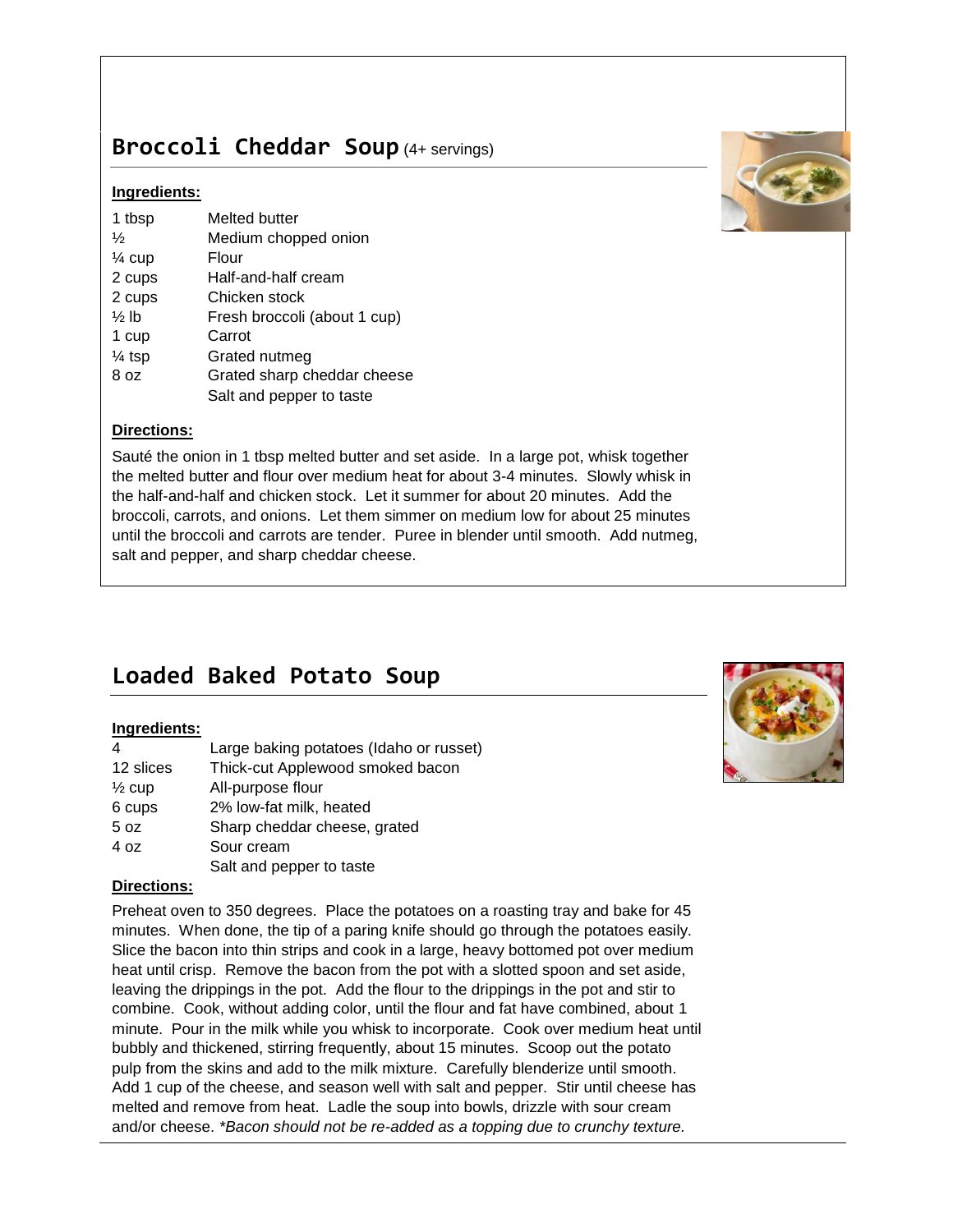## **Roasted Cauliflower Soup** (6 servings)

### **Ingredients:**

- 2 heads Cauliflower, broken into florets
- 1 large **Onion**
- 6 cups **Water**
- 1 cup Olive oil Salt & pepper to taste

### **Directions:**

Place the cauliflower florets into a large bowl of lightly salted water; allow to stand for 20 minutes. Drain well, and arrange on a sheet of heavy aluminum foil on a baking sheet. Spray the olive oil cooking spray evenly on the cauliflower. Preheat the oven's broiler and set the oven rack about 6 inches from the heat source. Broil the cauliflower until browned, 20-30 minutes. Meanwhile, heat olive oil in a large soup pot, and cook the onion until translucent, about 5 minutes; stir in the garlic and roasted cauliflower. Pour in the water, season with salt and pepper, and simmer until all the vegetables are tender, about 30 minutes. Blend the soup in the pot with an immersion hand blender until creamy and smooth.

## **Curried Squash Soup** (3-4 servings)

### **Ingredients:**

| 4 tbsp    | Unsalted butter                                |
|-----------|------------------------------------------------|
| 2 cups    | Finely chopped yellow onions                   |
| 4-5 tspns | Curry powder                                   |
| 2         | Butter squash (medium-size, about 3 lbs total) |
| 2         | Apples - peeled, cored, and chopped            |
| 3 cups    | Chicken stock                                  |
| 1 cup     | Apple juice                                    |
|           | Salt and pepper to taste                       |

### **Directions:**

Melt the butter in a large, heavy pot over low heat. Add the onions and curry powder and cook, covered, until the onions are tender, about 25 minutes. Meanwhile, peel the squash (a regular vegetable peeler works best). Cut in half horizontally, scrape out the seeds, and chop the flesh. When the onions are tender, pour in the stock, add the squash and chopped apples, and bring to a boil. Reduce the heat and simmer, partially covered, until the squash and apples are very tender, about 25 minutes. Pour the soup through a strainer, reserving the liquid, and transfer the solids to a food processor, or use a food mill with a medium disc. Add 1 cup of the cooking stock and process until smooth. Return the pureed soup to the pot and add the apple juice and about 2 cups more stock, until soup is of the desired consistency. Season with salt and pepper, simmer briefly to heat through.



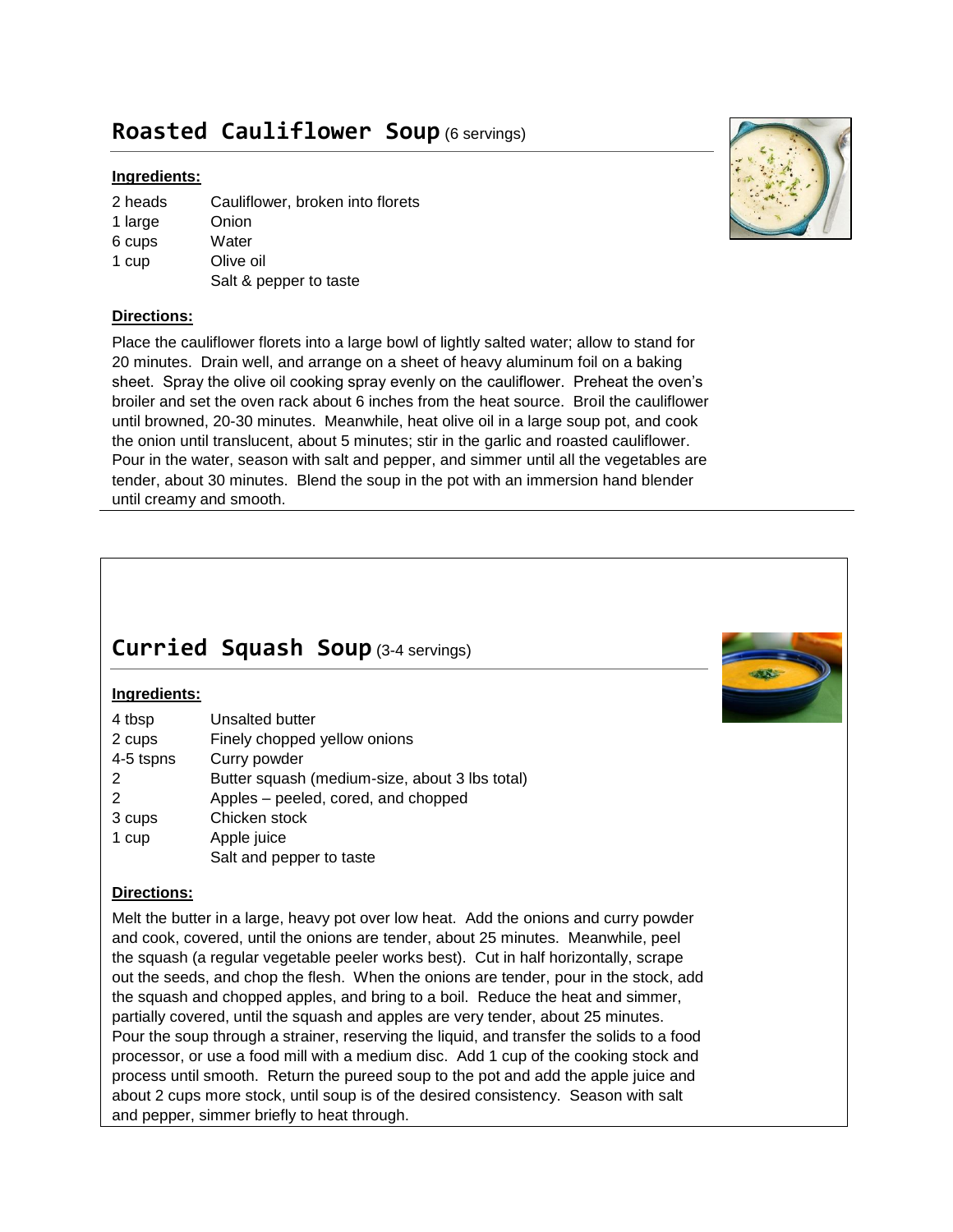# **ORTHOGNATHIC (NO-CHEW) DIET**

Once you have seen your surgeon postoperatively you may later then be cleared to begin an "Orthognathic Diet" or a "No-Chew Diet". This will include any soft, small foods that you can safely eat **without chewing**.



# **BREAKFAST**

# **Egg Scrambles**

Add-ins: Avocado, cheese, mashed up/soft vegetables, salsa, buffalo sauce, ketchup



# **Oatmeal, Cream of Wheat, Cottage Cheese or Yogurt Mix-ins**

Add-ins: Pureed fruits, nut butter, hazelnut spread, apple butter

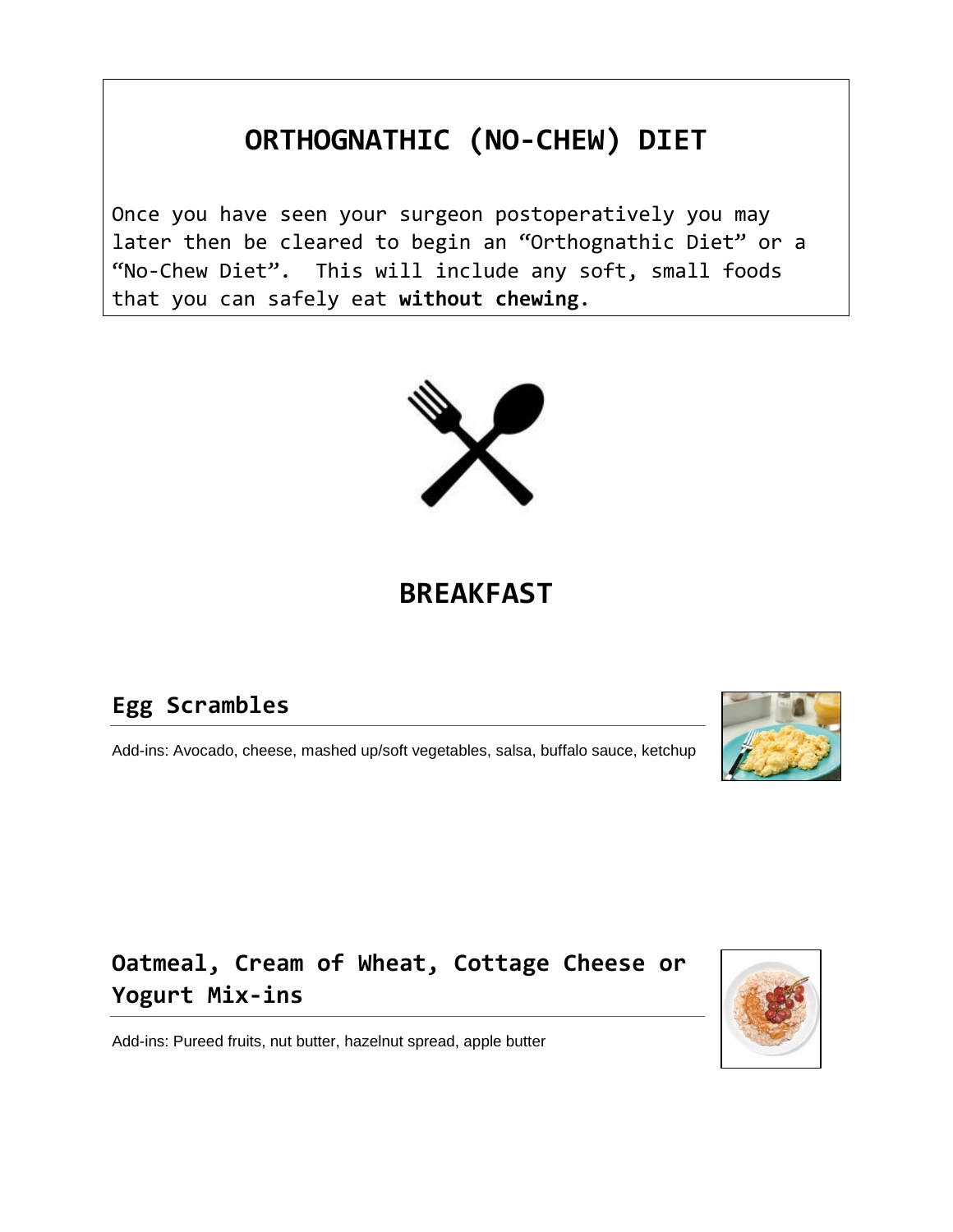## **Crustless Quiche**

### **Ingredients:**

| 6      | Eggs                                                     |
|--------|----------------------------------------------------------|
| 1 cup  | Milk                                                     |
| 1 cup  | Grated cheese (cheddar, swiss or mozzarella)             |
| 2 tbsp | Parmesan cheese (optional)                               |
| 1 cup  | Optional ingredient (soft ground meats, soft vegetables) |
|        | Salt & pepper to taste                                   |

### **Directions:**

Preheat your oven to 350 degrees. Whisk together all the ingredients. Pour the egg mixture into a pie dish and bake uncovered for about 45 minutes or until the center is set.

# **Banana Oatmeal Protein Pancakes** (3-4 pancakes)

### **Ingredients:**

| $\frac{1}{2}$ cup | Old-fashioned rolled oats |  |
|-------------------|---------------------------|--|
| $\frac{1}{2}$     | Medium banana             |  |
| $\frac{1}{2}$ tsp | Vanilla extract           |  |
| 1 tsp             | Baking powder             |  |
| $\frac{1}{2}$ tsp | Cinnamon                  |  |
| 1                 | Egg                       |  |
| $\frac{1}{2}$ cup | Low fat cottage cheese    |  |
|                   |                           |  |

Optional add/ins/toppings: fresh berries, chocolate chips, peanut butter

### **Directions:**

Place all ingredients in a blender and blend until completely smooth, about 30 seconds. Lightly coat a large, nonstick skillet or griddle with nonstick cooking spray and heat over medium low heat. Drop batter by ½ cup onto skillet. Add desired toppings. Cook until bubbles appear on top. Flip cakes and cook until golden brown or underside. Wipe skillet clean and repeat with more cooking spray and remaining batter. (Be sure to cut into very small pieces and use syrup and/or pureed fruit to make them easy to eat without chewing).



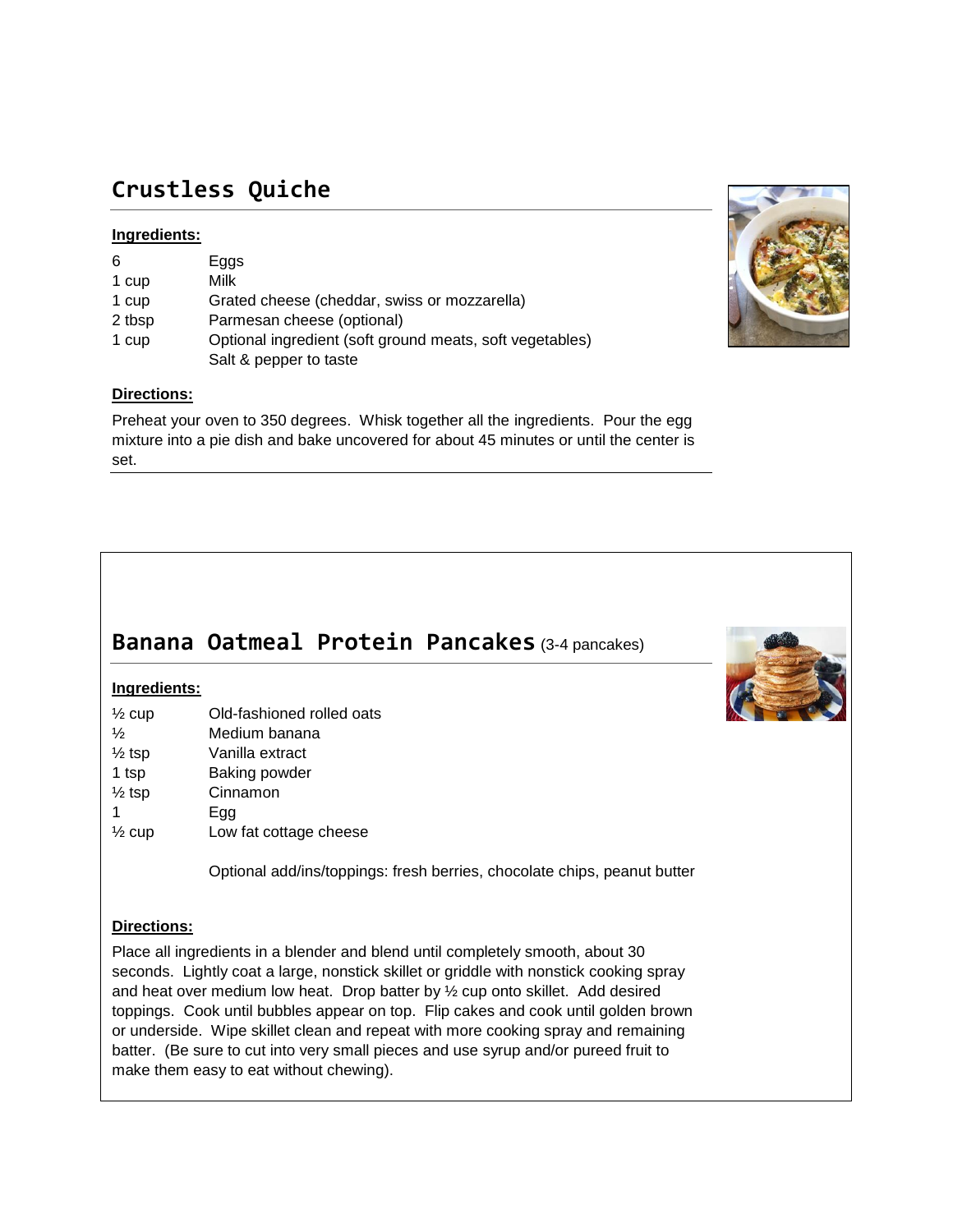# **LUNCH & DINNER**

# **Buffalo Chicken Dip**

### **Ingredients:**

| 2 packages        | Cream cheese, softened (8 oz each)           |
|-------------------|----------------------------------------------|
| 2 cups            | Shredded rotisserie chicken                  |
| 1 cup             | Buffalo or hot sauce (more or less to taste) |
| 1 cup             | Blue cheese or ranch dressing                |
| 1 cup             | Shredded mozzarella cheese (4 oz)            |
| $\frac{1}{2}$ cup | Crumbled blue cheese (2 oz)                  |

#### **Directions:**

In slow cooker, add cream cheese and 1 cup of the chicken. Top with 1/2 cup of the hot sauce and  $\frac{1}{2}$  cup of the dressing. Top with remaining 1 cup chicken,  $\frac{1}{2}$  cup hot sauce and  $\frac{1}{2}$  cup dressing. Sprinkle mozzarella cheese and blue cheese over top. Cover and cook on low heat setting for approximately 2 hours or until warmed through and cheese is melted.

### **Homemade Hummus** (8+ servings)

#### **Ingredients:**

| 2 cups            | Drained, well-cooked, or canned chickpeas liquid reserved           |
|-------------------|---------------------------------------------------------------------|
| $\frac{1}{2}$ cup | Tahini (sesame paste), optional, with some it its oil               |
| $\frac{1}{4}$ cup | Extra virgin olive oil, plus oil for drizzling                      |
| 2 cloves          | Garlic                                                              |
| 1 tbsp            | Ground cumin or paprika, or to taste, plus a sprinkling for garnish |
|                   | Juice of 1 lemon, plus more as needed<br>Salt and pepper to taste   |
|                   |                                                                     |

#### **Directions:**

Place all ingredients into a food processor and begin to process; add the chickpea liquid or water as needed to allow the machine to produce a smooth puree. Taste and adjust the seasoning (I often like to add much more lemon juice). Serve, drizzled with the olive oil and sprinkled with a bit more cumin or paprika. Try adding in other flavors and/or spices (Ex. Hot sauce, ranch seasoning, avocado, roasted red peppers, etc.)

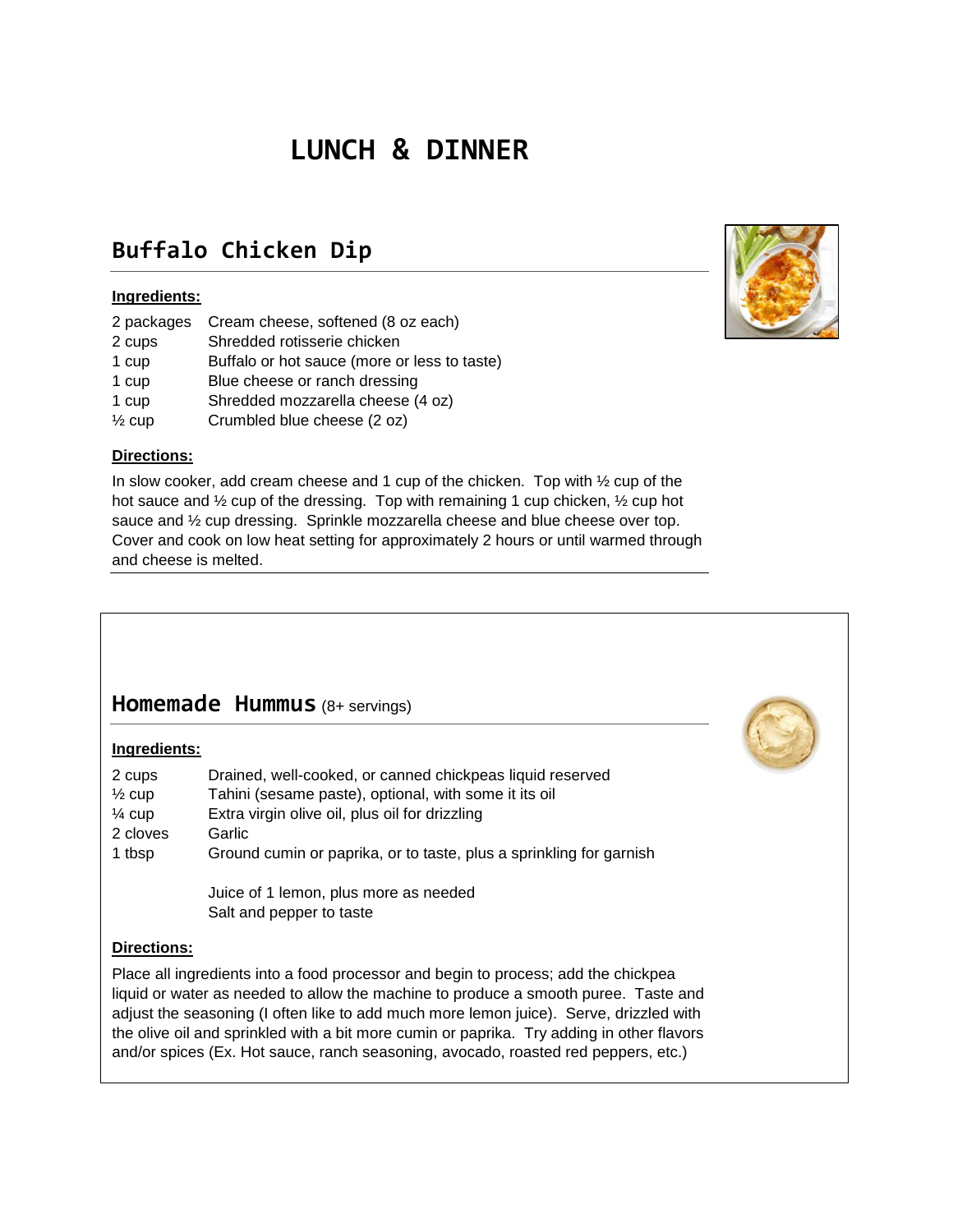### **Mexican Fiesta** (10 servings)

### **Ingredients:**

| 1 lb       | Ground beef                              |
|------------|------------------------------------------|
| $2/3$ cup  | Water                                    |
| 1 envelope | Taco seasoning                           |
| 2          | Avocados, medium ripe, peeled and pitted |
| 2 tbsp     | Red onion, finely chopped                |
| 3 cloves   | Garlic, minced                           |
| 2 cups     | Shredded cheddar cheese (8 oz)           |
| 1 cup      | Salsa                                    |
| 2 cups     | Sour cream (16 oz)                       |
|            |                                          |



In a small skillet, cook beef over medium heat until no longer pink, breaking into very small pieces; drain. Stir in water and taco seasoning. Bring to a boil; cook and stir for 2 minutes. Cool slightly.

In a small bowl, mash avocados. Layer with beef, avocado mixture, cheese, salsa, and sour cream.

## **Easy Polenta Lasagna** (4-6 servings)

### **Ingredients:**

| 1 (16 oz) tube      | Polenta, cut crosswise into 12 slices                            |
|---------------------|------------------------------------------------------------------|
| 1 (10 oz) package   | Frozen chopped spinach (thawed, drained, and squeezed dry)       |
|                     | (May substitute any other very soft vegetable)                   |
| 1 cup               | Vert soft, shredded or ground meat (turkey, beef, chicken, etc.) |
| $\mathbf{1}$        | Egg, large                                                       |
| 1 cup               | Marinara sauce                                                   |
| $\frac{1}{2}$ cup   | Parmesan cheese, finely shredded (2 oz)                          |
| $\frac{1}{2}$ cup   | Mozzarella cheese, shredded                                      |
| 1 $\frac{1}{4}$ cup | Ricotta cheese                                                   |

### **Directions:**

Preheat oven to 400. Arrange polenta slices in an 11x7-inch baking dish coated with cooking spray. Combine ricotta cheese, spinach, meat (if desired) and egg in a medium bowl. Season mixture with salt and pepper to taste. Spread over polenta; spoon marinara sauce evenly over ricotta cheese mixture. Coil with foil; bake at 400 for 30 minutes. Uncover; sprinkle with parmesan cheese. Bake an additional 5 minutes or until cheese melts.



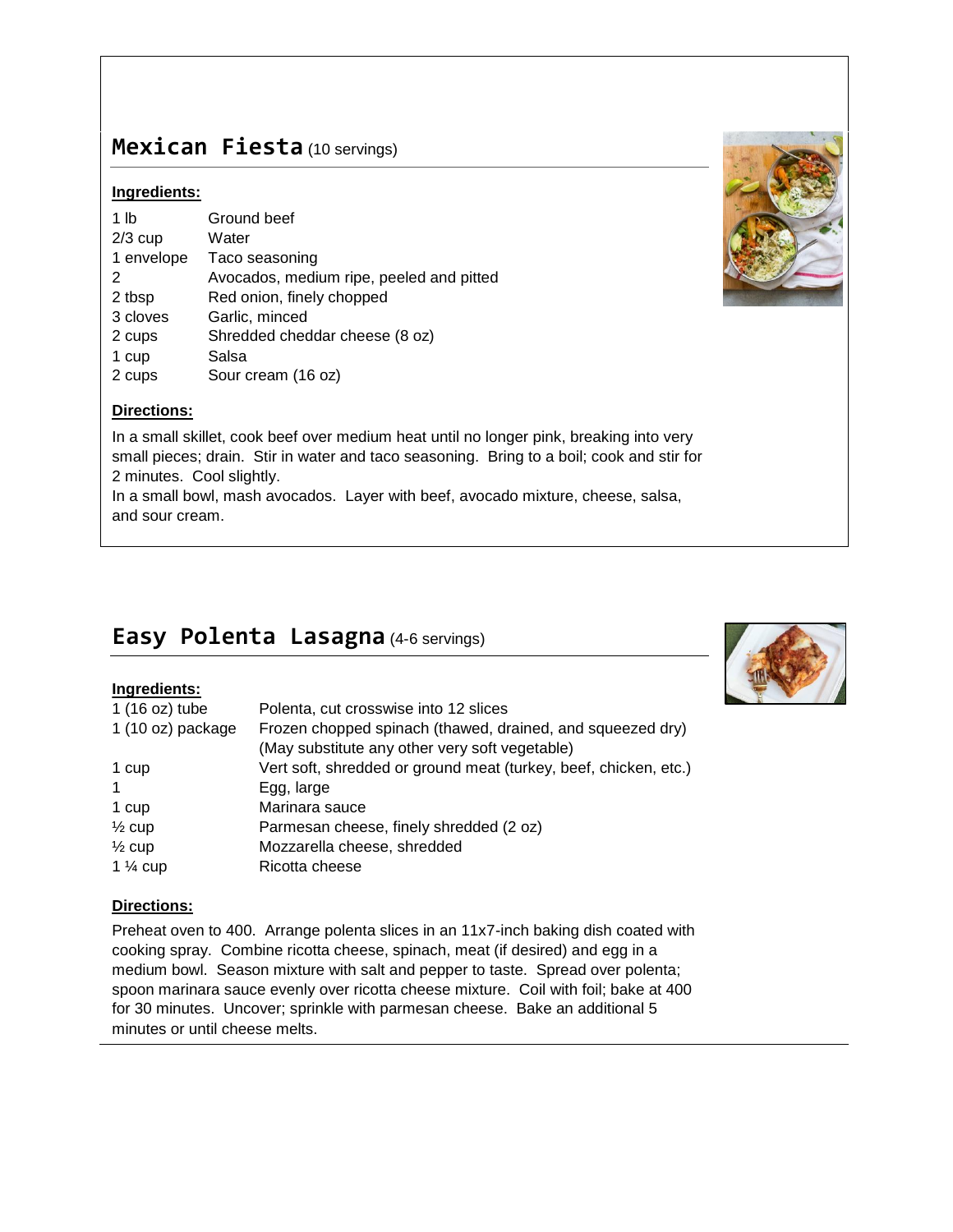# **Sloppy Joe's**

### **Ingredients:**

| 1 <sub>lb</sub>   | Ground beef                      |
|-------------------|----------------------------------|
| 1                 | Small onion, very finely chopped |
| 1(8 oz) can       | Tomato sauce                     |
| $\frac{1}{2}$ cup | Ketchup                          |
| 1 tbsp            | Brown sugar                      |
| 1 tsp             | Ground mustard                   |
| 1 tbsp            | White vinegar                    |
| 1 tbsp            | Worcestershire sauce             |
| $\frac{1}{4}$ tsp | Salt                             |
| $1/8$ tsp         | Pepper                           |



### **Directions:**

In a large saucepan or Dutch oven, over medium-high heat, combine beef and onion. Cook until the meat is mostly browned and broken into very small pieces, about 5 minutes. Drain well. Meanwhile, in a small bowl, whisk together tomato sauce, ketchup, brown sugar, mustard, vinegar, Worcestershire, salt, and pepper. Pour sauce ingredients over drained beef and stir until evenly coated. Cover and simmer 20 minutes, stirring occasionally.

## **Pastina with Egg & Cheese**

#### **Ingredients:**

| $\frac{1}{4}$ cup | Pastina                        |
|-------------------|--------------------------------|
| $\frac{1}{4}$ tsp | Salt                           |
| 1                 | Egg, lightly beaten            |
| 1 tsp             | <b>Butter</b>                  |
| 1 tbsp            | Freshly grated Parmesan cheese |
|                   | Fresh ground pepper            |

### **Directions:**

Bring 1 cup of water to boil in small saucepan. Add pastina and salt, and cook until most of the water is absorbed, approximately 3-4 minutes. Turn off heat and stir in egg, letting it cook in the hot pasta. Add butter, cheese, and pepper.

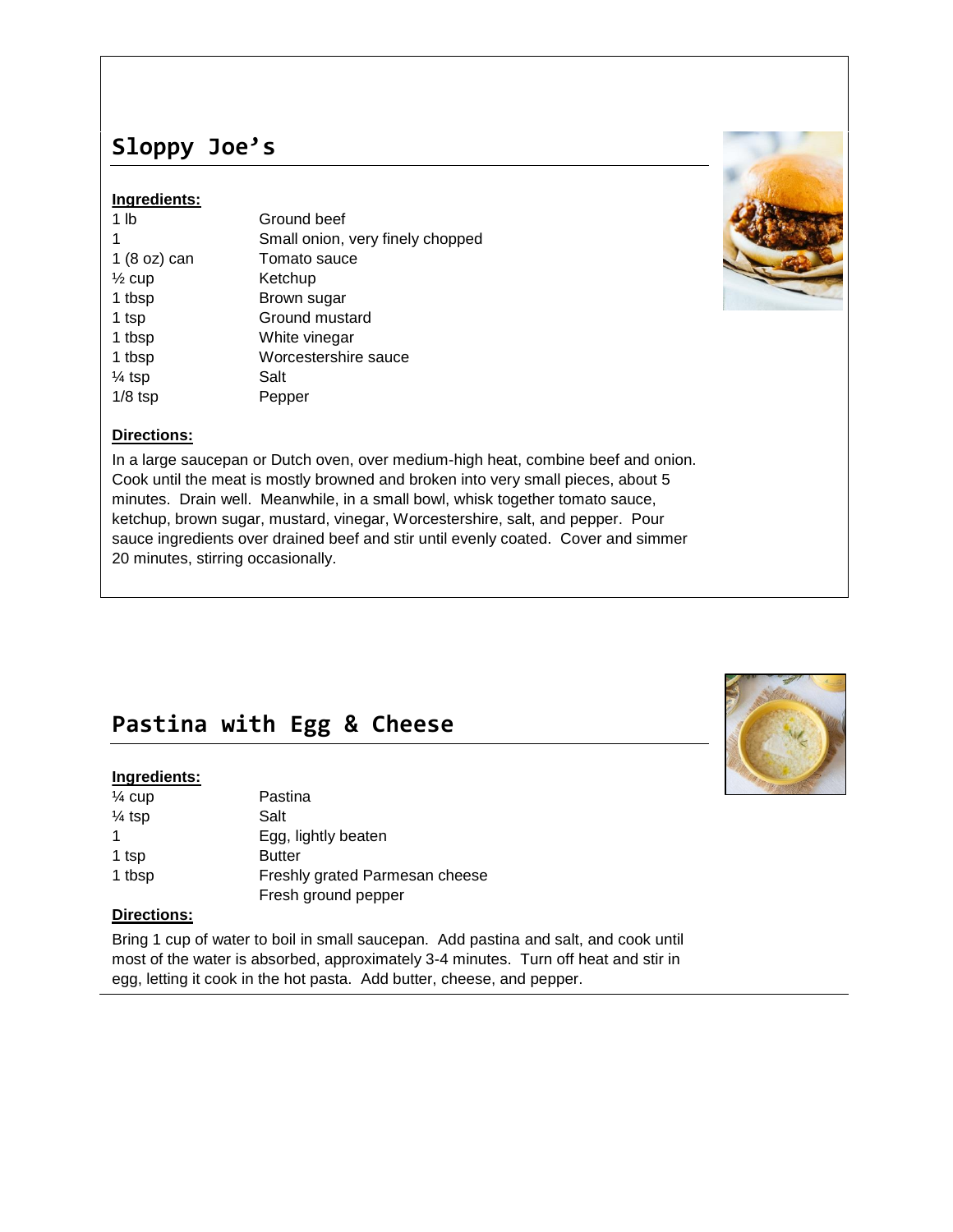# **Southern Chicken-Cornbread Casserole** (8 servings)

### **Ingredients:**

| Casserole           |                                      |
|---------------------|--------------------------------------|
| 3 cups              | Cubed (1 inch) cooked chicken breast |
| 1 tsp               | Poultry seasoning                    |
| $\frac{1}{4}$ tsp   | Garlic powder                        |
| 1 $\frac{1}{2}$ cup | Sour cream                           |
| 1 cup               | Milk                                 |
| 2 cups              | Shredded cheddar cheese (8 oz)       |
|                     | Salt and pepper to taste             |
| Cornbread Topping   |                                      |
| 1 pouch             | Cornbread mix (6.5 oz)               |
| 1 can               | Cream style sweet corn (14.75 oz)    |
|                     | Egg                                  |
| 2 tbsp              | Butter, melted                       |



### **Directions:**

Heat oven to 400. Spray 13x9-inch glass baking dish with cooking spray. In large bowl, mix chicken, poultry seasoning, garlic powder, sour cream, and milk. Season well with salt and pepper. Fold in cheese and green onions. Spoon mixture evenly into dish.

Make cornbread mix as directed on pouch, substituting cream style corn for the milk, and adding the egg and melted butter. Spread evenly over chicken mixture. Bake about 30 minutes until cooked through but not until crunchy/hard on top.

### **Potato Mashes**

Thanksgiving Style: cranberry sauce, gravy, shredded turkey, stuffing

Shepherd's Pie Style: ground beef, mashed vegetables, gravy

Sweet Potato: cinnamon, brown sugar